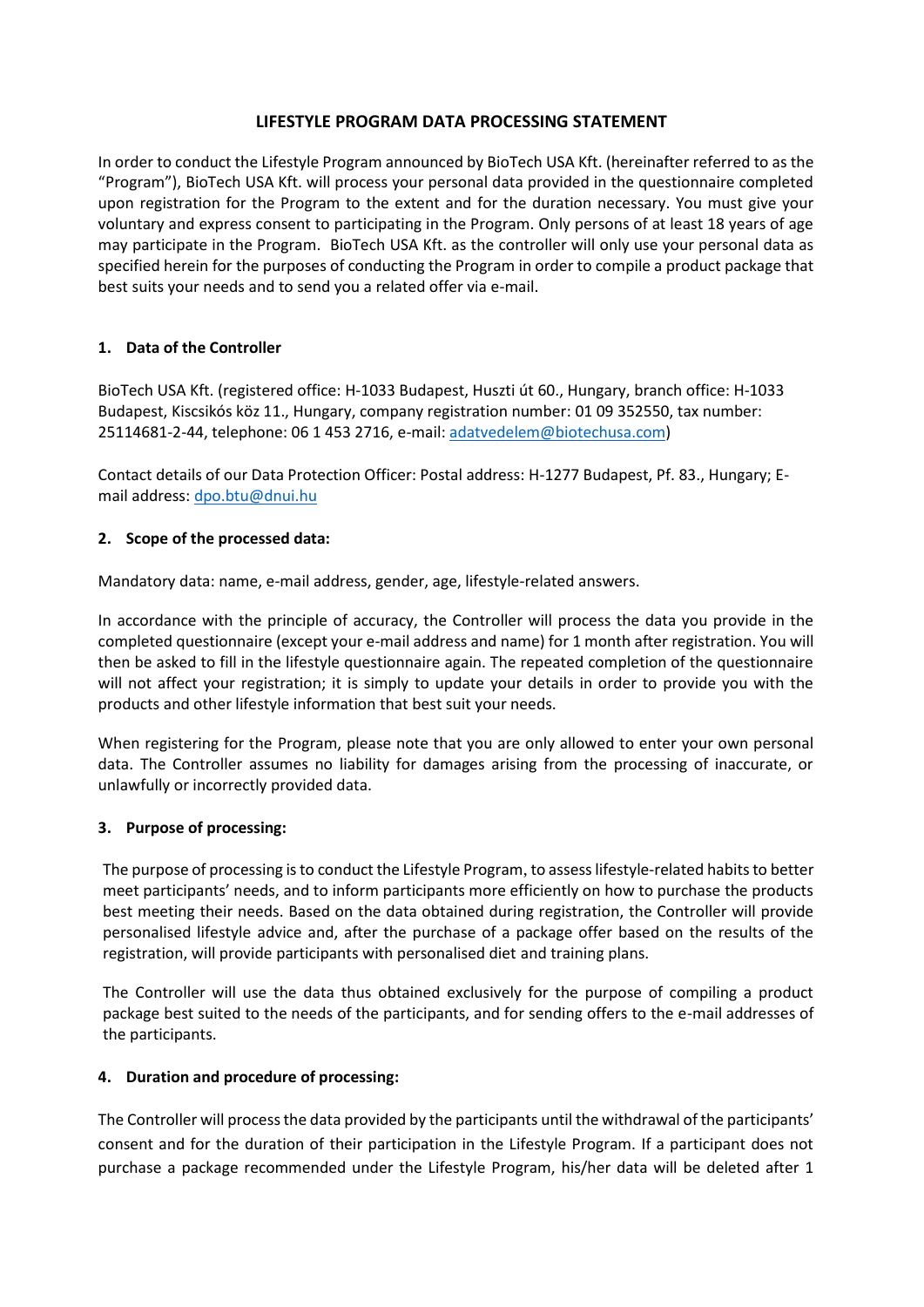month from registration. If a participant wishes to purchase the package offer, he/she must register on the [www.shop.biotechusa.fr](http://www.shop.biotechusa.fr/) website. In this case, once the purchase is finalised, the participant will also be subject to the data processing as set out in the website's privacy notice ([Conditions Générales](https://shop.biotechusa.fr/pages/conditions_generale_de_vente)  De Vente – [BioTechUSA](https://shop.biotechusa.fr/pages/conditions_generale_de_vente)). Please note that you can also purchase the package offered to you as a guest customer on the website, but you must register on shop.biotechusa.h to become a Lifestyle member. You will find the training plan and diet that have been created for you in your registered account after purchasing the package offer. Without this, we will not be able to provide you with a suitable training plan and diet.

If the participant purchases the package offer, the data will be processed to ensure the continuity of the program until the consent is withdrawn or the online shop account is deleted, but no later than 3 years (inactivity period) from the last use or, in the absence of use, from the registration date. Upon expiry of the inactivity period, the Controller will erase the personal data obtained through registration without delay.

### **5. Data Processors:**

1. The Controller uses a server service, which is operated – and maintained in the event of any arising problems – by a contracted company.

Details of the data processor company: JLM PowerLine Korlátolt Felelősségű Társaság (registered office: H-2111 Szada, Ipari park út 12–14., Hungary, postal address: H-1033 Budapest, Huszti út 60., Hungary, company registration number: 13 09 066529, tax number: 10819768-2-13, telephone, fax: +36 1 453 2716, e-mail: [jog.jlm@biotechusa.com\)](mailto:jog.jlm@biotechusa.com).

2. The Controller's servers are operated – and maintained in the event of any arising problems – by companies contracted for this purpose.

Details of the data processor company: Mongouse Kft. (registered office: H-1117 Budapest, Budafoki út 183., Hungary, company registration number: 01 09 711243, tax number: 12943762-2-43, Tel. / Fax: +36 1 464 5856, e-mail: [info@mongouse.hu\)](mailto:info@mongouse.hu).

Details of the data processor company: Servergarden Kft. (registered office: H-1023 Budapest, Lajos utca 28–32., Hungary, company registration number: 01 09 186097, tax number: 24855608-2-42, email[: info@servergarden.hu\)](mailto:info@mongouse.hu)

3. The marketing activities of the Controller company are coordinated by a third-party company which for the purpose of performing its tasks has access to personal data processed by the Lifestyle Program.

Details of the data processor company: CoffeeBreak Consulting Kft. (registered seat: H-2030 Érd, Technikus utca 78., Hungary; company registration number: 13 09 189915, tax number: 26166124- 2-13, E-mail[: hello@thecoffeebreak.hu\)](mailto:hello@thecoffeebreak.hu)

Details of the data processor company: EMARSYS eMarketing Systems GmbH (registered office: 1150 Wien Märzstrasse 1, Austria, company registration number: FN 197024t, tax number: ATU50359801, telephone: 01/4782080-0, [www.emarsys.com,](http://www.emarsys.com/) e-mail: [vienna@emarsys.com\)](mailto:vienna@emarsys.com)

#### **6. Legal basis for processing:**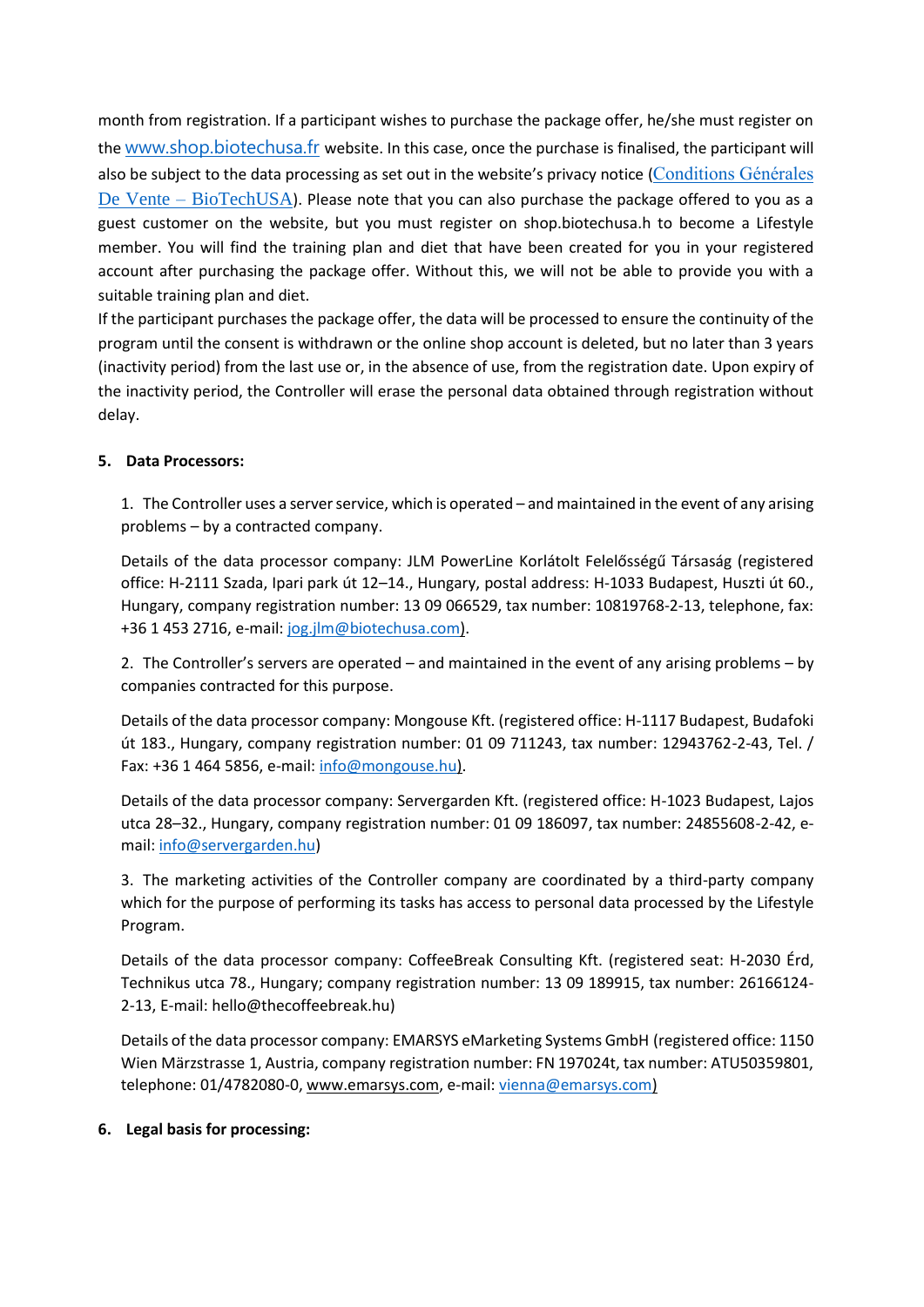Article 6(1)(a) of the GDPR and, in the case of processing of health data (e.g. questions concerning food intolerance), the consent of the data subject pursuant to Article 9(2)(a) of the GDPR.

By entering the Lifestyle Program, you consent to the Controller's processing of your personal data as per this Notice. The processing of your personal data is based on your voluntary and explicit consent given in awareness of this information. You may withdraw consent at any time; however, this shall not affect the lawfulness of processing prior to such withdrawal.

# **7. Rights of data subjects in relation to the processing:**

The Controller shall provide information without undue delay, and in any event **within one month** of receipt of the request, of the action taken in response to a request under paragraphs (a) to (d) below. That period **may be extended** by two further months where necessary, taking into account the complexity and number of the requests. The Controller shall provide information on any such extension within one month of receipt of the request, together with the reasons for the delay.

a) **Right of access:** you shall have the right to obtain feedback from the Controller on the processing of your personal data, to request information on the details of the processing, and to obtain from the Controller, in a portable format, your personal data processed in relation to the campaign.

b) **Right to rectification:** you shall have the right to obtain from the Controller without undue delay the rectification of inaccurate personal data concerning you, and to request your incomplete personal data to be supplemented.

c) **Right to erasure ("right to be forgotten"):** You may request, in writing sent to the Controller's contact e-mail address indicated above, by fax or post, or by making a recorded communication to the telephone number provided, the termination of the processing of your personal data. In such case, the Controller will take all reasonable steps to inform all additional processors of your request to terminate processing.

d) **Right to restriction of processing:** you shall have the right to obtain from the Controller restriction of processing where you contest the accuracy of the personal data; the processing is unlawful; the Controller no longer needs the personal data for the purposes of the processing, but you require them for the establishment, exercise or defence of legal claims; or you have objected to processing.

### **8. Supervisory body, right to a remedy**

If you are not satisfied with our processing, you can lodge a complaint with the following authority:

Name: Hungarian National Authority for Data Protection and Freedom of Information (Nemzeti Adatvédelmi és Információszabadság Hatóság) Registered seat: H-1055 Budapest, Falk Miksa utca 9–11., Hungary Postal address: H-1363 Budapest, Pf.: 9, Hungary Telephone: +36 1 391 1400 Fax: +36 1 391 1410 E-mail: ugyfelszolgalat@naih.hu [http://www.naih.hu](http://www.naih.hu/)

You also have the right to take legal action to protect your data. In such case you may as well choose to start proceedings against the Controller at the competent court of your domicile or residence. You can find the contact details of the competent courts of your domicile or residence in the following link: http://birosag.hu/ugyfelkapcsolati-portal/birosag-kereso.